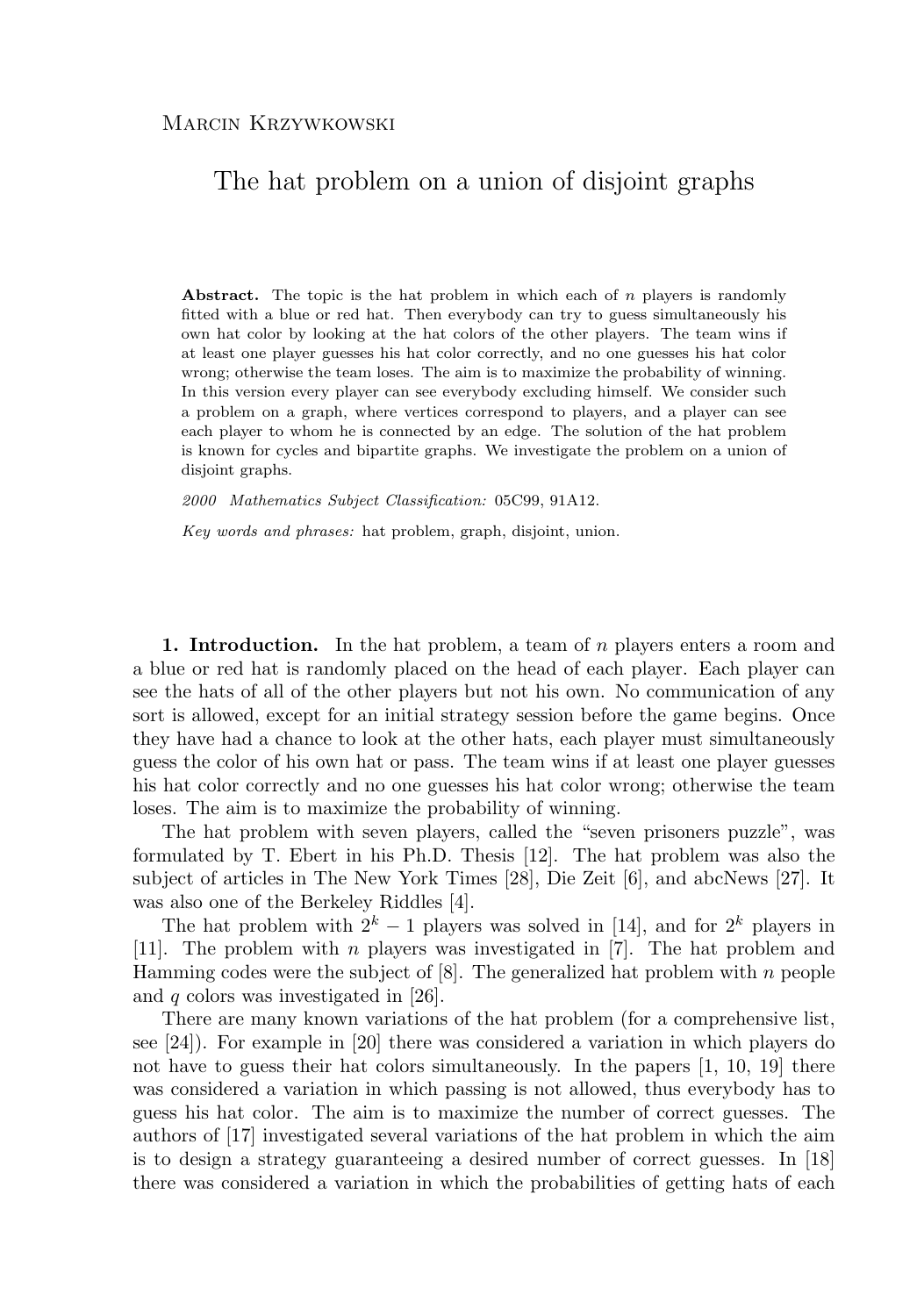colors do not have to be equal. The authors of [2] investigated a problem similar to the hat problem. There are n players which have random bits on foreheads, and they have to vote on the parity of the  $n$  bits.

The hat problem and its variations have many applications and connections to different areas of science (for a survey on this topic, see [24]), for example: information technology [5], linear programming [17], genetic programming [9], economics [1, 19], biology [18], approximating Boolean functions [2], and autoreducibility of random sequences [3, 12–15]. Therefore, it is hoped that the hat problem on a graph considered in this paper is worth exploring as a natural generalization, and may also have many applications.

We consider the hat problem on a graph, where vertices correspond to players and a player can see each player to whom he is connected by an edge. This variation of the hat problem was first considered in [21]. There were proven some general theorems about the hat problem on a graph, and the problem was solved on trees. Additionally, there was considered the hat problem on a graph such that the only known information are degrees of vertices. In [23] the hat problem was solved on the cycle  $C_4$ . In [25] the problem was solved on cycles on at least nine vertices. Then the problem was solved on all odd cycles [22]. Uriel Feige [16] conjectured that for any graph the maximum chance of success in the hat problem is equal to the maximum chance of success for the hat problem on the maximum clique in the graph. He provided several results that support this conjecture, and solved the hat problem for bipartite graphs and planar graphs containing a triangle. He also proved that the hat number of a union of disjoint graphs is the maximum hat number among that graphs.

In this paper we consider the hat problem on a union of disjoint graphs. By the union of two strategies (each for another graph) we mean the strategy for the union of that graphs such that every vertex behaves in the same way as in the proper strategy which is an element of the union. First, we give a sufficient condition for that the union of strategies gives worse chance of success than some component of the union. Next, we characterize when the union of strategies gives at least the same (better, the same, respectively) chance of success as each component of the union. Finally, we prove that there exists a disconnected graph for which there exists an optimal strategy such that every vertex guesses its color.

**2. Preliminaries.** For a graph G, the set of vertices and the set of edges we denote by  $V(G)$  and  $E(G)$ , respectively. If H is a subgraph of G, then we write  $H \subseteq G$ . Let  $v \in V(G)$ . The degree of vertex v, that is, the number of its neighbors, we denote by  $d_G(v)$ . The path (complete graph, respectively) on n vertices we denote by  $P_n$   $(K_n,$  respectively).

Let  $V(G) = \{v_1, v_2, \ldots, v_n\}$ . By  $Sc = \{1, 2\}$  we denote the set of colors, where 1 corresponds to blue, and 2 corresponds to red.

By a case for a graph G we mean a function  $c: V(G) \to \{1,2\}$ , where  $c(v_i)$ means color of vertex  $v_i$ . The set of all cases for the graph G we denote by  $C(G)$ , of course  $|C(G)| = 2^{|V(G)|}$ .

By a situation of a vertex  $v_i$  we mean a function  $s_i: V(G) \to Sc \cup \{0\} = \{0, 1, 2\},\$ where  $s_i(v_j) \in Sc$  if  $v_i$  and  $v_j$  are adjacent, and 0 otherwise. The set of all possible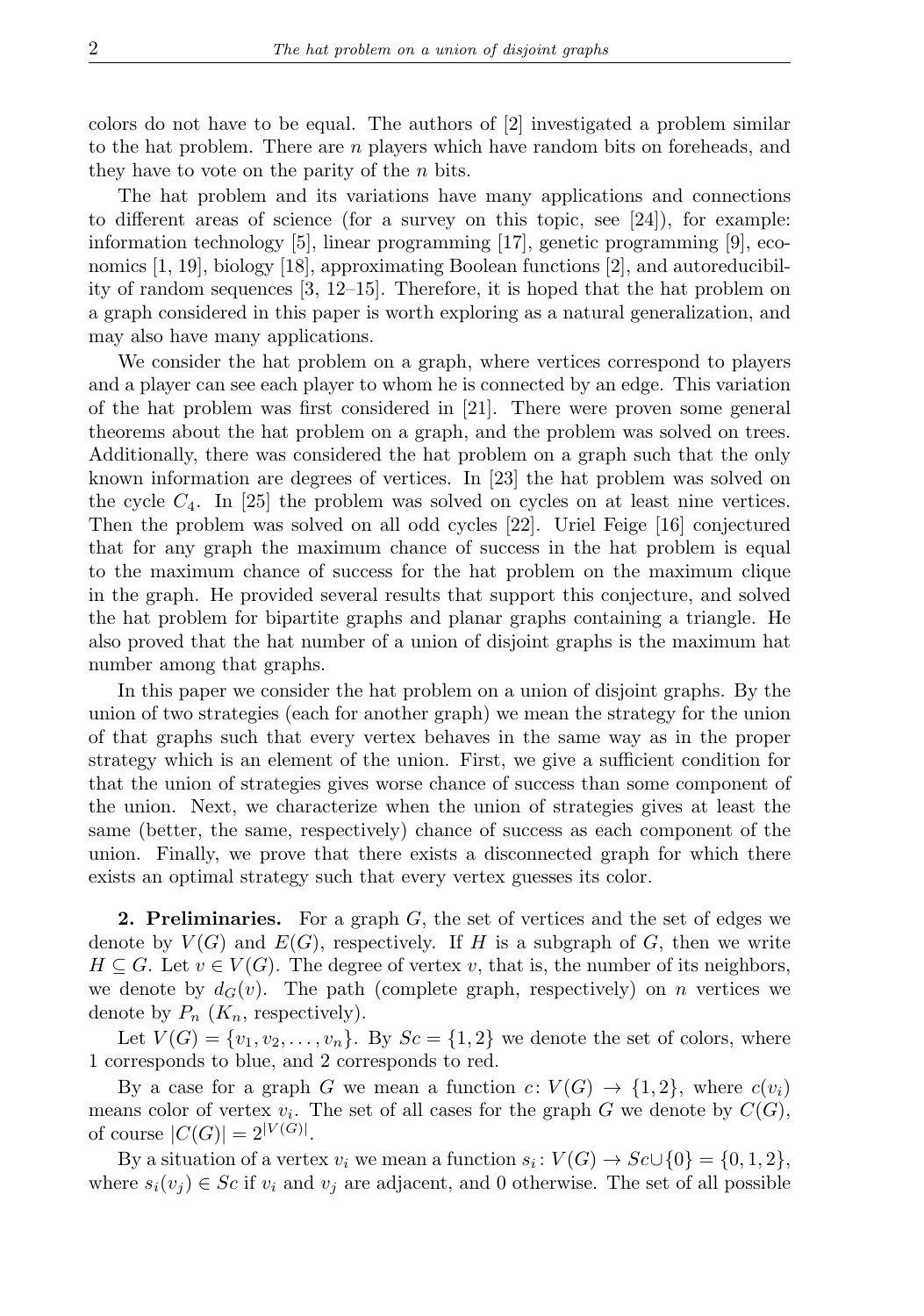situations of  $v_i$  in the graph G we denote by  $St_i(G)$ , of course  $|St_i(G)| = 2^{d_G(v_i)}$ .

We say that a case c for the graph G corresponds to a situation  $s_i$  of vertex  $v_i$ if  $c(v_j) = s_i(v_j)$ , for every  $v_j$  adjacent to  $v_i$ . This implies that a case corresponds to a situation of  $v_i$  if every vertex adjacent to  $v_i$  in that case has the same color as in that situation. Of course, to every situation of the vertex  $v_i$  correspond exactly  $2^{|V(G)|-d_G(v_i)}$  cases.

By a guessing instruction of a vertex  $v_i \in V(G)$  we mean a function  $g_i : St_i(G)$  $\rightarrow$  Sc  $\cup$  {0} = {0, 1, 2}, which for a given situation gives the color  $v_i$  guesses it is, or 0 if  $v_i$  passes. Thus, a guessing instruction is a rule determining the behavior of a vertex in every situation.

Let c be a case, and let  $s_i$  be the situation (of vertex  $v_i$ ) corresponding to that case. The guess of  $v_i$  in the case c is correct (wrong, respectively) if  $g_i(s_i) = c(v_i)$  $(0 \neq g_i(s_i) \neq c(v_i)$ , respectively). By result of the case c we mean a win if at least one vertex guesses its color correctly, and no vertex guesses its color wrong, that is,  $g_i(s_i) = c(v_i)$  (for some i) and there is no j such that  $0 \neq g_i(s_i) \neq c(v_i)$ . Otherwise the result of the case  $c$  is a loss.

By a strategy for the graph G we mean a sequence  $(g_1, g_2, \ldots, g_n)$ , where  $g_i$  is the guessing instruction of vertex  $v_i$ . The family of all strategies for a graph G we denote by  $\mathcal{F}(G)$ .

If  $S \in \mathcal{F}(G)$ , then the set of cases for the graph G for which the team wins (loses, respectively) using the strategy S we denote by  $W(S)$  ( $L(S)$ , respectively). The set of cases for which the team loses, and some vertex guesses its color (no vertex guesses its color, respectively) we denote by  $Ls(S)$  ( $Ln(S)$ , respectively). By the chance of success of the strategy S we mean the number  $p(S) = |W(S)|/|C(G)|$ . By the hat number of the graph G we mean the number  $h(G) = \max\{p(S): S \in \mathcal{F}(G)\}.$ We say that a strategy S is optimal for the graph G if  $p(S) = h(G)$ . The family of all optimal strategies for the graph G we denote by  $\mathcal{F}^0(G)$ .

By solving the hat problem on a graph G we mean finding the number  $h(G)$ .

Since for every graph we can apply a strategy in which one vertex always guesses it has, let us say, the first color, and the other vertices always pass, we immediately get the following lower bound on the hat number of a graph.

FACT 2.1 *For every graph* G we have  $h(G) \geq 1/2$ .

The next solution of the hat problem on paths is a result from [21].

THEOREM 2.2 *For every path*  $P_n$  *we have*  $h(P_n) = 1/2$ *.* 

**3. Results.** Let G and H be vertex-disjoint graphs, and let  $S_1 \in \mathcal{F}(G)$ and  $S_2 \in \mathcal{F}(H)$ . By the union of the strategies  $S_1$  and  $S_2$  we mean the strategy  $S \in \mathcal{F}(G \cup H)$  such that every vertex of G behaves in the same way as in  $S_1$ , and every vertex of H behaves in the same way as in  $S_2$ . If S is the union of  $S_1$  and  $S_2$ , then we write  $S = S_1 \cup S_2$ .

From now writing that  $G$  and  $H$  are graphs, we assume that they are vertexdisjoint.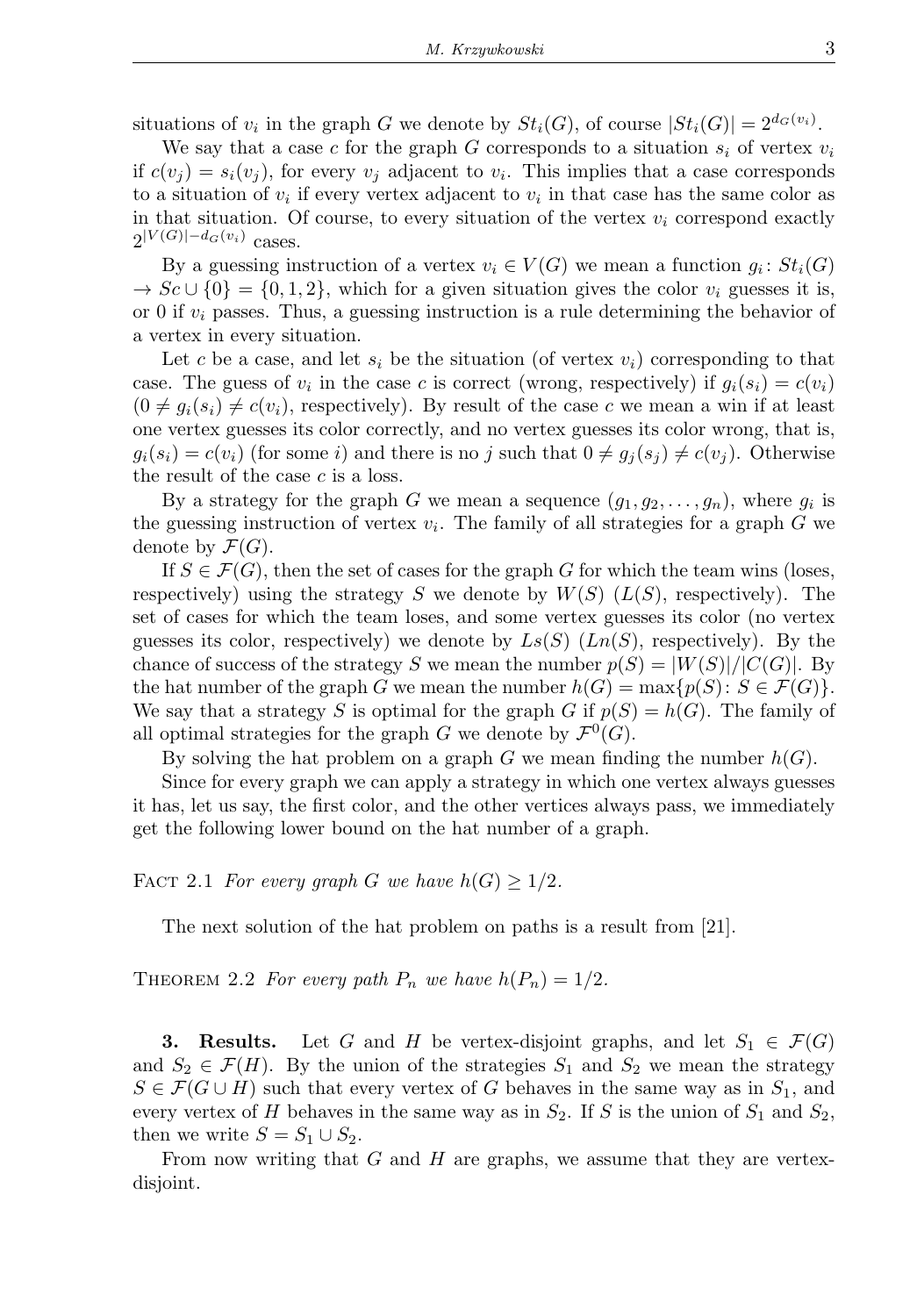In the following theorem we give a sufficient condition for that the union of strategies gives worse chance of success than some component of the union.

THEOREM 3.1 Let G and H be graphs, and let  $S = S_1 \cup S_2$ , where  $S_1 \in \mathcal{F}(G)$ and  $S_2 \in \mathcal{F}(H)$ *.* Assume that  $p(S_1) > 0$  and  $p(S_2) > 0$ *.* If  $|Ln(S_1)| \cdot |Ln(S_2)|$  $\langle |Ls(S_1)| \cdot |Ls(S_2)|$ , then  $p(S) < \max\{p(S_1), p(S_2)\}.$ 

**Proof.** First, let us observe that  $|Ls(S_1)| > 0$ , otherwise no vertex guesses its color, and therefore  $|W(S_1)| = 0$ . Consequently,  $p(S_1) = 0$ , a contradiction. Similarly we get  $|Ls(S_2)| > 0$ . Now let us consider the strategy  $S = S_1 \cup S_2$  for the graph  $G \cup H$ . The team wins if at least one vertex guesses its color correctly, and no vertex guesses its color wrong, thus the team wins if:

- (i) some vertex of  $G$  guesses its color correctly and no vertex of  $G$  guesses its color wrong, and some vertex of  $H$  guesses its color correctly and no vertex of H guesses its color wrong, or
- (ii) some vertex of  $G$  guesses its color correctly and no vertex of  $G$  guesses its color wrong, and no vertex of H guesses its color, or
- (iii) no vertex of G guesses its color, and some vertex of  $H$  guesses its color correctly and no vertex of  $H$  guesses its color wrong.

This implies that

$$
|W(S)| = |W(S_1)||W(S_2)| + |W(S_1)||Ln(S_2)| + |Ln(S_1)||W(S_2)|.
$$

Since  $|C(G \cup H)| = |C(G)||C(H)|$ , we get

$$
p(S) = \frac{|W(S)|}{|C(G \cup H)|} = \frac{|W(S_1)||W(S_2)| + |W(S_1)||Ln(S_2)| + |Ln(S_1)||W(S_2)|}{|C(G)||C(H)|}.
$$

We have

$$
p(S) \ge \max\{p(S_1), p(S_2)\} \Leftrightarrow (p(S) \ge p(S_1) \text{ and } p(S) \ge p(S_2)).
$$

Now we get the following chain of equivalences

$$
p(S_1) \le p(S) \Leftrightarrow \frac{|W(S_1)|}{|C(G)|} \le \frac{|W(S_1)||W(S_2)| + |W(S_1)||Ln(S_2)| + |Ln(S_1)||W(S_2)|}{|C(G)||C(H)|}
$$
  
\n
$$
\Leftrightarrow |W(S_1)||C(H)| \le |W(S_1)||W(S_2)| + |W(S_1)||Ln(S_2)|
$$
  
\n
$$
+ |Ln(S_1)||W(S_2)|
$$
  
\n
$$
\Leftrightarrow |C(H)| \le |W(S_2)| + |Ln(S_2)| + \frac{|Ln(S_1)||W(S_2)|}{|W(S_1)|}
$$
  
\n
$$
\Leftrightarrow |Ls(S_2)| \le \frac{|Ln(S_1)||W(S_2)|}{|W(S_1)|}.
$$

Similarly we get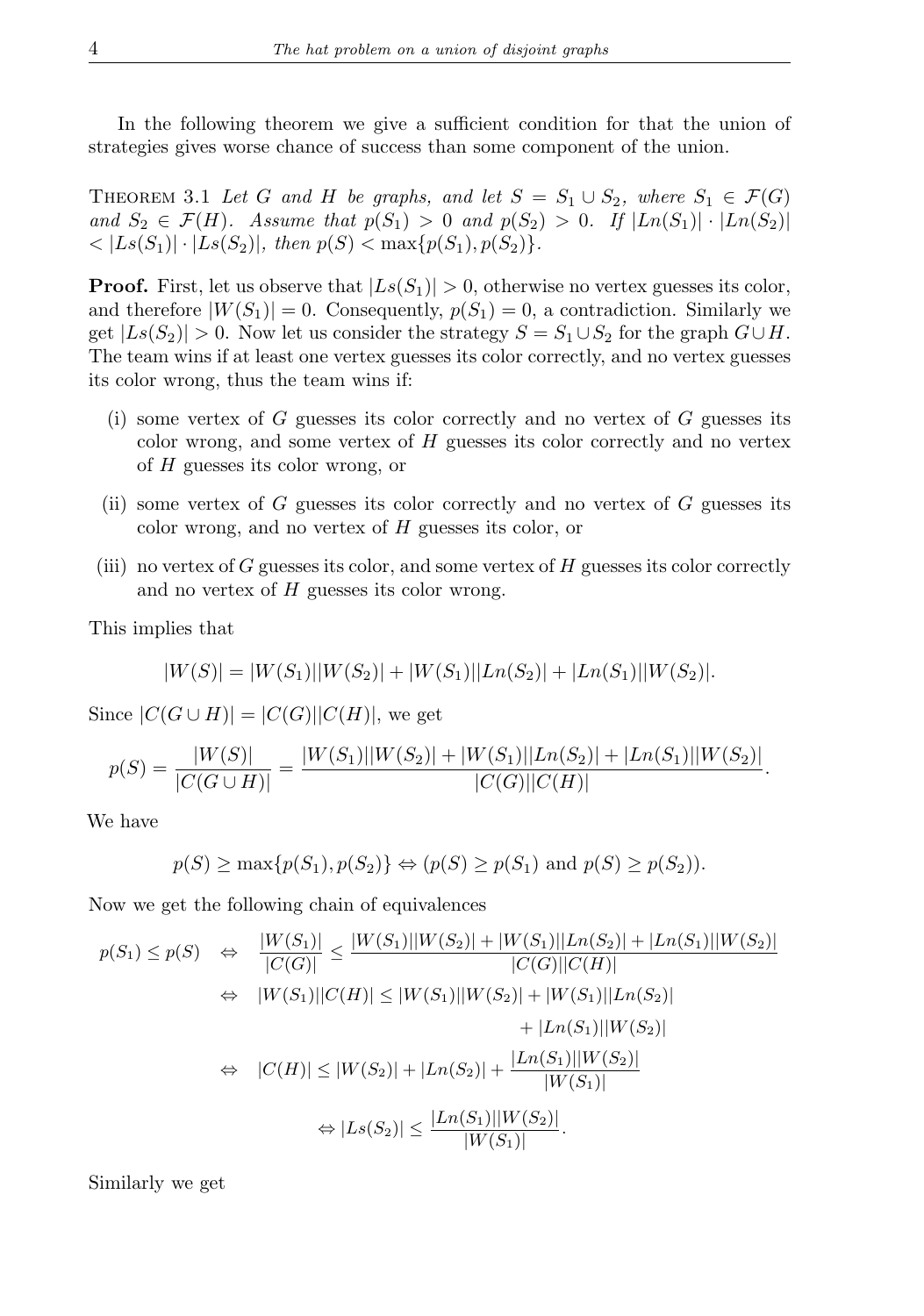$$
p(S) \ge p(S_2) \Leftrightarrow \frac{|Ln(S_2)||W(S_1)|}{|W(S_2)|} \ge |Ls(S_1)|.
$$

Therefore we have

$$
p(S) \ge \max\{p(S_1), p(S_2)\}\
$$

if and only if

$$
\frac{|Ln(S_1)||W(S_2)|}{|W(S_1)|} \ge |Ls(S_2)| \text{ and } \frac{|Ln(S_2)||W(S_1)|}{|W(S_2)|} \ge |Ls(S_1)|.
$$

Consequently,

$$
p(S) \ge \max\{p(S_1), p(S_2)\} \Rightarrow |Ln(S_1)| \cdot |Ln(S_2)| \ge |Ls(S_1)| \cdot |Ls(S_2)|.
$$

Equivalently,

$$
|Ln(S_1)| \cdot |Ln(S_2)| < |Ls(S_1)| \cdot |Ls(S_2)| \Rightarrow p(S) < \max\{p(S_1), p(S_2)\}.
$$

COROLLARY 3.2 Let G and H be graphs, and let  $S = S_1 \cup S_2$ , where  $S_1 \in \mathcal{F}(G)$  and  $S_2 \in \mathcal{F}(H)$ . Assume that  $p(S_1) > 0$  and  $p(S_2) > 0$ . If  $|Ln(S_1)| = 0$  or  $|Ln(S_2)| = 0$ , then  $p(S) < \max\{p(S_1), p(S_2)\}.$ 

PROOF As we have observed in the proof of Theorem 3.1, we have  $|Ls(S_1)| > 0$ and  $|Ls(S_2)| > 0$ . Therefore  $|Ln(S_1)| \cdot |Ln(S_2)| = 0 < |Ls(S_1)| \cdot |Ls(S_2)|$ . Now, by Theorem 3.1 we have  $p(S) < \max\{p(S_1), p(S_2)\}.$ 

From now writing  $S_1 \in \mathcal{F}(G)$  and  $S_2 \in \mathcal{F}(H)$ , we assume that  $p(S_1) > 0$ ,  $p(S_2) > 0$ , and  $|Ln(S_1)| \cdot |Ln(S_2)| \ge |Ls(S_1)| \cdot |Ls(S_2)|$ .

The following theorem determines when the union of strategies gives at least the same chance of success as each component of the union.

THEOREM 3.3 If G and H are graphs and  $S = S_1 \cup S_2$ , where  $S_1 \in \mathcal{F}(G)$  and  $S_2 \in \mathcal{F}(H)$ , then

$$
p(S) \ge \max\{p(S_1), p(S_2)\} \Leftrightarrow \frac{|W(S_1)|}{|W(S_2)|} \in \left[\frac{|Ls(S_1)|}{|Ln(S_2)|}, \frac{|Ln(S_1)|}{|Ls(S_2)|}\right].
$$

**Proof.** From the proof of Theorem 3.1 we know that

$$
p(S) \ge \max\{p(S_1), p(S_2)\}\
$$

if and only if

$$
\frac{|Ln(S_1)||W(S_2)|}{|W(S_1)|} \ge |Ls(S_2)| \text{ and } \frac{|Ln(S_2)||W(S_1)|}{|W(S_2)|} \ge |Ls(S_1)|.
$$

Since  $|Ln(S_1)| > 0$ ,  $|Ln(S_2)| > 0$ , and  $|Ls(S_2)| > 0$  (see the proof of Theorem 3.1), the condition above is equivalent to that

$$
\frac{|W(S_1)|}{|W(S_2)|} \le \frac{|Ln(S_1)|}{|Ls(S_2)|} \quad \text{and} \quad \frac{|W(S_1)|}{|W(S_2)|} \ge \frac{|Ls(S_1)|}{|Ln(S_2)|},
$$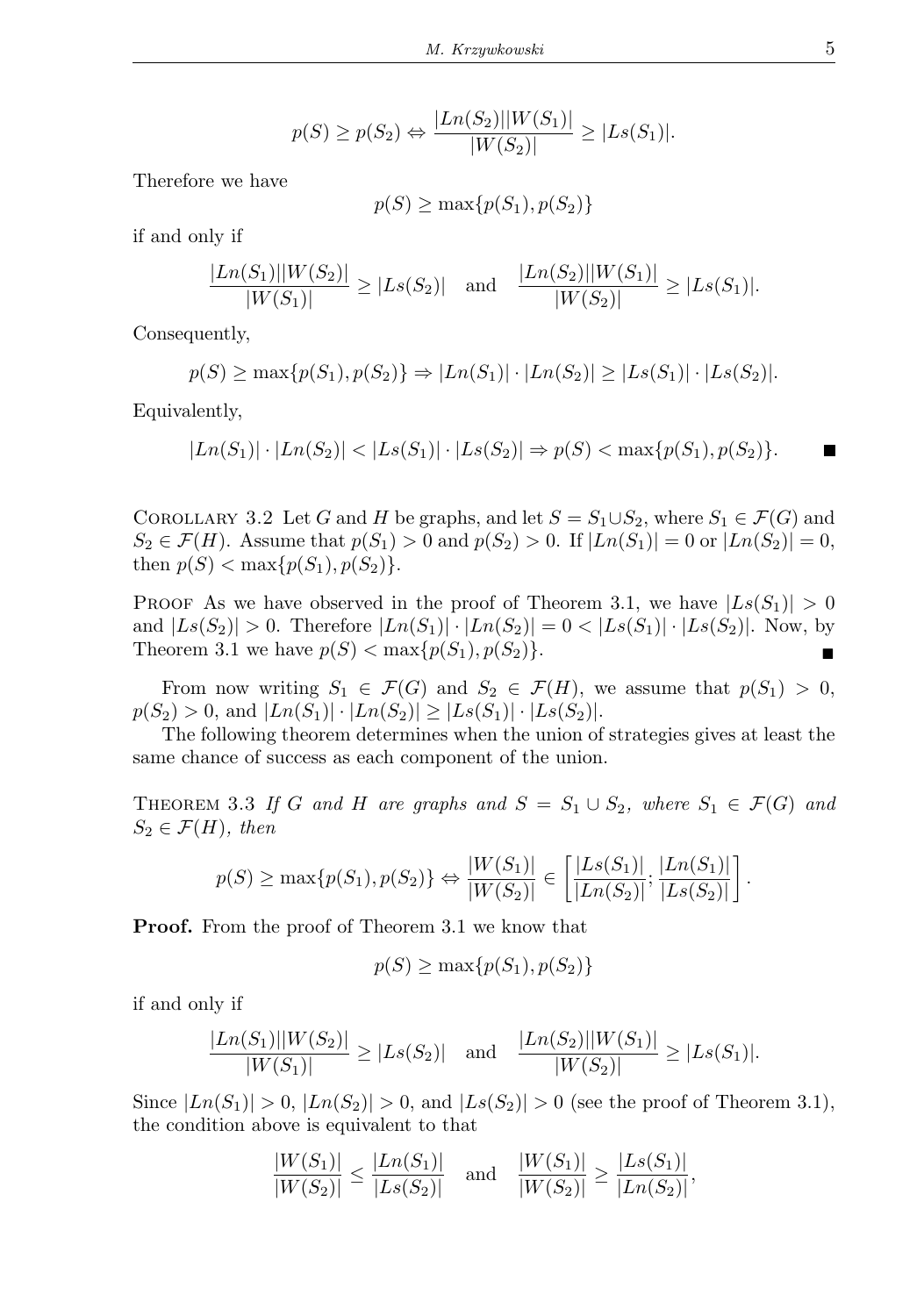that is

$$
\frac{|Ls(S_1)|}{|Ln(S_2)|} \le \frac{|W(S_1)|}{|W(S_2)|} \le \frac{|Ln(S_1)|}{|Ls(S_2)|}.
$$

The interval

$$
\left[\frac{|Ls(S_1)|}{|Ln(S_2)|}; \frac{|Ln(S_1)|}{|Ls(S_2)|}\right]
$$

is nonempty, because  $|Ln(S_1)| \cdot |Ln(S_2)| \ge |Ls(S_1)| \cdot |Ls(S_2)|$ . Concluding,

$$
p(S) \ge \max\{p(S_1), p(S_2)\} \Leftrightarrow \frac{|W(S_1)|}{|W(S_2)|} \in \left[\frac{|Ls(S_1)|}{|Ln(S_2)|}; \frac{|Ln(S_1)|}{|Ls(S_2)|}\right].
$$

.

COROLLARY 3.4 If G and H are graphs and  $S = S_1 \cup S_2$ , where  $S_1 \in \mathcal{F}(G)$  and  $S_2 \in \mathcal{F}(H)$ , then

$$
p(S) < \max\{p(S_1), p(S_2)\}\Leftrightarrow \frac{|W(S_1)|}{|W(S_2)|} \notin \left[\frac{|Ls(S_1)|}{|Ln(S_2)|}, \frac{|Ln(S_1)|}{|Ls(S_2)|}\right]
$$

The following two theorems determine when the union of strategies gives better (or the same) chance of success than each component of the union. The proof of each one of these two theorems is similar to proofs of Theorems 3.1 and 3.3. Therefore we do not prove them.

THEOREM 3.5 If G and H are graphs and  $S = S_1 \cup S_2$ , where  $S_1 \in \mathcal{F}(G)$  and  $S_2 \in \mathcal{F}(H)$ , then

$$
p(S) > \max\{p(S_1), p(S_2)\} \Leftrightarrow \frac{|W(S_1)|}{|W(S_2)|} \in \left(\frac{|Ls(S_1)|}{|Ln(S_2)|}; \frac{|Ln(S_1)|}{|Ls(S_2)|}\right).
$$

THEOREM 3.6 If G and H are graphs and  $S = S_1 \cup S_2$ , where  $S_1 \in \mathcal{F}(G)$  and  $S_2 \in \mathcal{F}(H)$ *, then* 

$$
p(S) = p(S_1) \Leftrightarrow \frac{|W(S_1)|}{|W(S_2)|} = \frac{|Ln(S_1)|}{|Ls(S_2)|}
$$

*and*

$$
p(S) = p(S_2) \Leftrightarrow \frac{|W(S_1)|}{|W(S_2)|} = \frac{|Ls(S_1)|}{|Ln(S_2)|}.
$$

COROLLARY 3.7 Assume that G and H are graphs, and  $S = S_1 \cup S_2$ , where  $S_1$  $\in \mathcal{F}(G)$  and  $S_2 \in \mathcal{F}(H)$ . Let  $i \in \{1,2\}$  be such that  $p(S_i) = \max\{p(S_1), p(S_2)\},$ and let  $j \in \{1, 2\}, j \neq i$ . Then

$$
p(S) = \max\{p(S_1), p(S_2)\} \Leftrightarrow \frac{|W(S_i)|}{|W(S_j)|} = \frac{|Ln(S_i)|}{|Ls(S_j)|}.
$$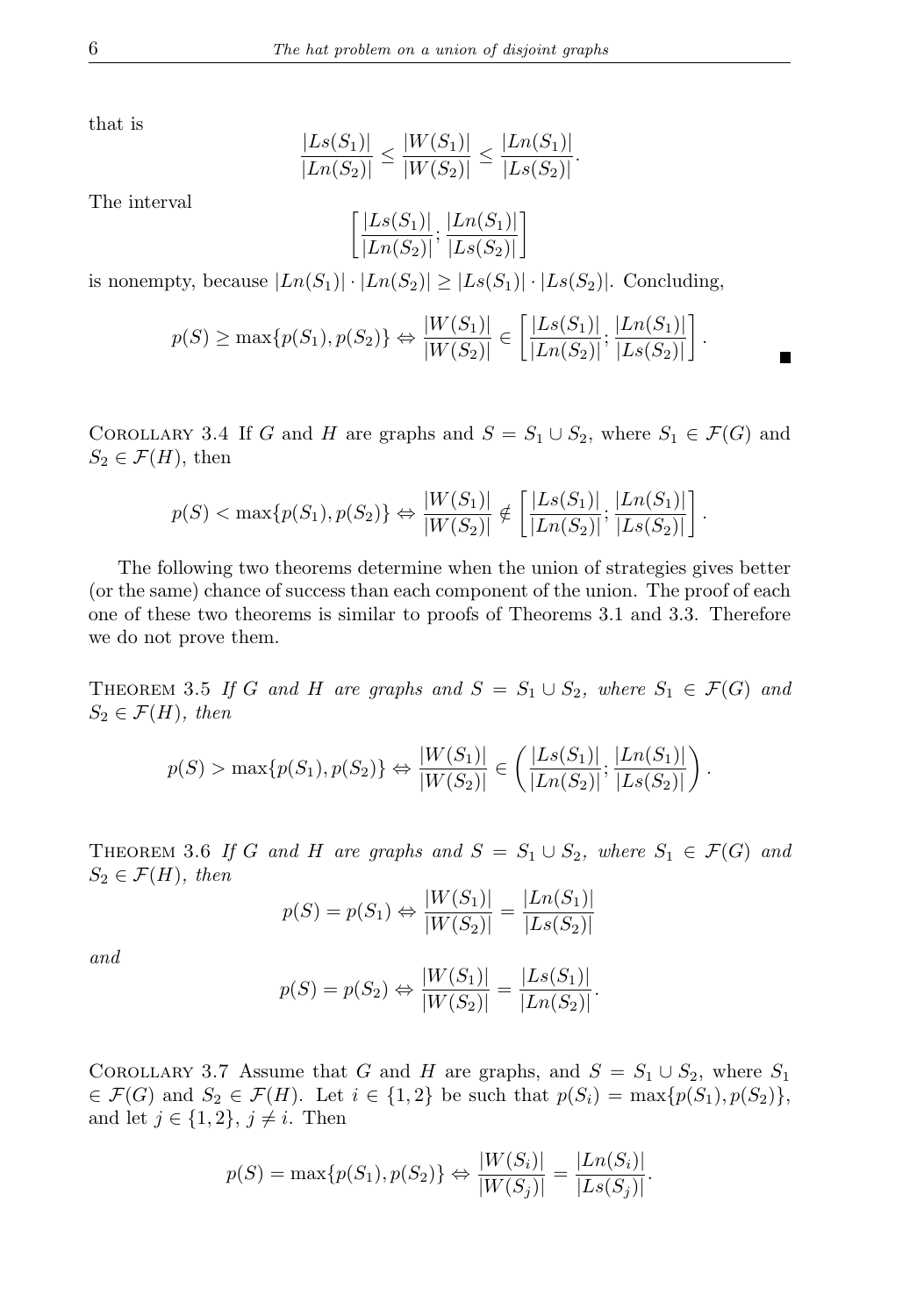It is possible to prove that there exists a disconnected graph for which there exists an optimal strategy such that every vertex guesses its color. First, we solve the hat problem on such graph,  $K_2 \cup K_2$ .

FACT 3.8 
$$
h(K_2 \cup K_2) = 1/2
$$
.

PROOF We have  $K_2 \cup K_2 \subseteq P_4$ , thus  $h(K_2 \cup K_2) \leq h(P_4)$ . By Theorem 2.2 we have  $h(P_4) = 1/2$ . Therefore  $h(K_2 \cup K_2) \leq 1/2$ . On the other hand, by Fact 2.1 we have  $h(K_2 \cup K_2) \geq 1/2$ .

FACT 3.9 *There exists an optimal strategy for the graph*  $K_2 \cup K_2$  *such that every vertex guesses its color.*

PROOF Let  $S' = (g_1, g_2) \in \mathcal{F}(K_2)$  be the strategy as follows.

$$
g_1(s_1) = \begin{cases} 1 & \text{if } s_1(v_2) = 1, \\ 0 & \text{otherwise}; \end{cases}
$$

$$
g_2(s_2) = \begin{cases} 2 & \text{if } s_2(v_1) = 2, \\ 0 & \text{otherwise}. \end{cases}
$$

It means that the vertices proceed as follows.

- **The vertex**  $v_1$ . If  $v_2$  has the first color, then it guesses it has the first color, otherwise it passes.
- **The vertex**  $v_2$ . If  $v_1$  has the second color, then it guesses it has the second color, otherwise it passes.

All cases we present in Table 1, where the symbol + means correct guess (success), − means wrong guess (loss), and blank square means passing.

| $\rm No$ |         |                | $\overline{\text{The color of}}$   The guess of | Result |  |
|----------|---------|----------------|-------------------------------------------------|--------|--|
|          | $v_{1}$ | v <sub>2</sub> |                                                 | $v_2$  |  |
|          |         |                |                                                 |        |  |
|          |         |                |                                                 |        |  |
|          |         |                |                                                 |        |  |
|          |         |                |                                                 |        |  |

## Table 1

From Table 1 we know that  $|W(S')|=2$ ,  $|Ln(S')|=1$ , and  $|Ls(S')|=1$ . Since  $|C(K_2)| = 4$ , we get  $p(S') = |W(S')|/|C(K_2)| = 2/4 = 1/2$ . Let  $S = S_1 \cup S_2$  $\in \mathcal{F}(K_2 \cup K_2)$ , where  $S_1 = S_2 = S'$ . We have  $|W(S_1)|/|W(S_2)| = |W(S')|/|W(S')|$  $= 1$  and  $|Ln(S_1)|/|Ls(S_2)| = |Ln(S')|/|Ls(S')| = 1/1 = 1$ . Since  $|W(S_1)|/|W(S_2)|$  $= |Ln(S_1)|/|Ls(S_2)|$ , by Theorem 3.6 we get  $p(S) = p(S_1)$ . We have  $S_1 = S'$  and  $p(S') = 1/2$ , thus  $p(S) = 1/2$ . By Fact 3.8 we have  $h(K_2 \cup K_2) = 1/2$ . This implies that the strategy S is optimal. In this strategy every vertex guesses its color.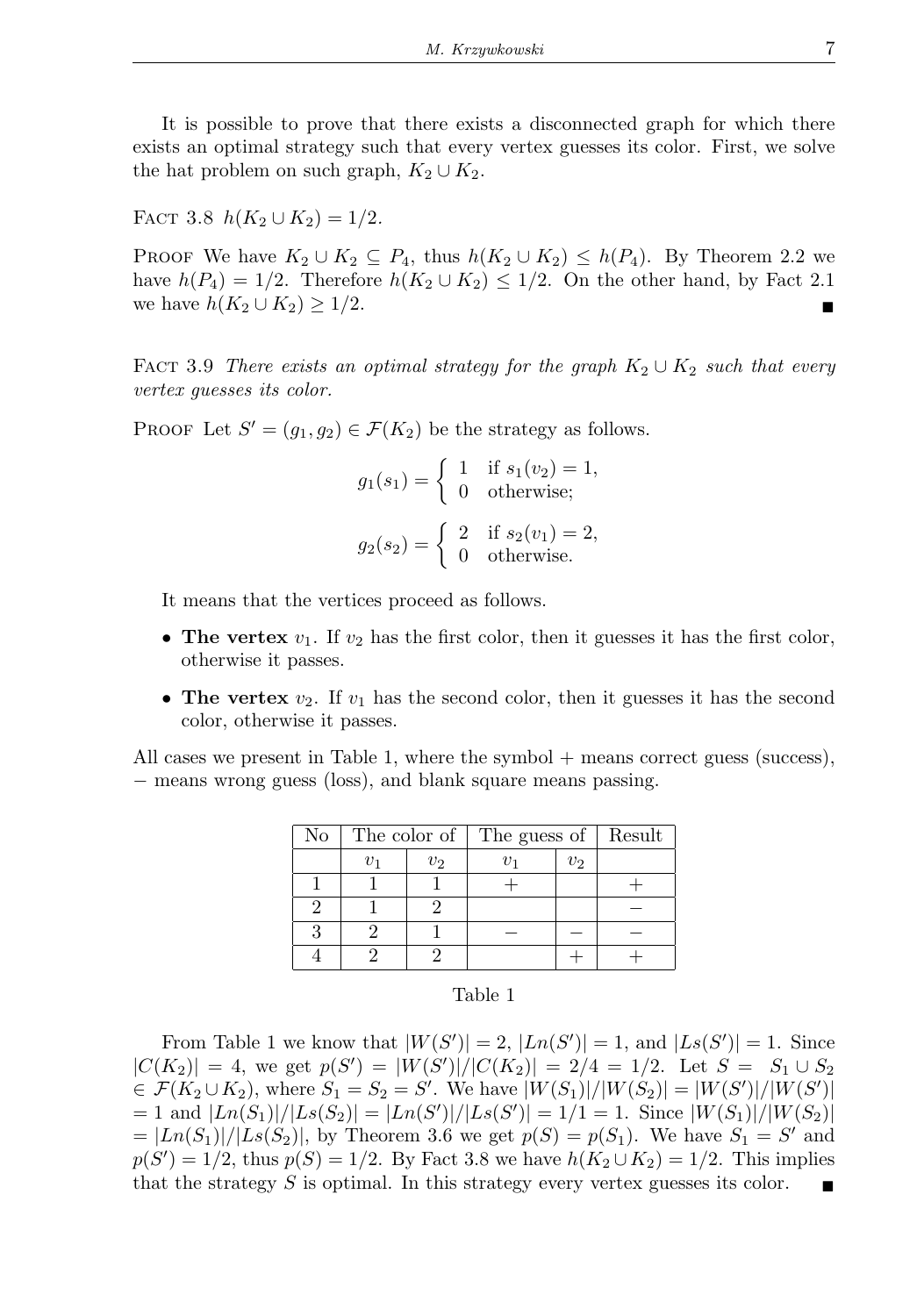Now we prove this fact elementary.

PROOF Let  $E(K_2 \cup K_2) = \{v_1v_2, v_3v_4\}$ , and let  $S = (g_1, g_2, g_3, g_4)$  be the strategy for  $K_2 \cup K_2$  as follows.

$$
g_1(s_1) = \begin{cases} 1 & \text{if } s_1(v_2) = 1, \\ 0 & \text{otherwise}; \end{cases}
$$

$$
g_2(s_2) = \begin{cases} 2 & \text{if } s_2(v_1) = 2, \\ 0 & \text{otherwise}; \end{cases}
$$

$$
g_3(s_3) = \begin{cases} 1 & \text{if } s_3(v_4) = 1, \\ 0 & \text{otherwise}; \end{cases}
$$

$$
g_4(s_4) = \begin{cases} 2 & \text{if } s_4(v_3) = 2, \\ 0 & \text{otherwise.} \end{cases}
$$

It means that the vertices proceed as follows.

- **The vertex**  $v_1$ . If  $v_2$  has the first color, then it guesses it has the first color, otherwise it passes.
- **The vertex**  $v_2$ . If  $v_1$  has the second color, then it guesses it has the second color, otherwise it passes.
- **The vertex**  $v_3$ . If  $v_4$  has the first color, then it guesses it has the first color, otherwise it passes.
- **The vertex**  $v_4$ . If  $v_3$  has the second color, then it guesses it has the second color, otherwise it passes.

All cases we present in Table 2. From this table we get  $|W(S)| = 8$ . We have  $|C(K_2 \cup K_2)| = 16$ , thus  $p(S) = 8/16 = 1/2$ . Similarly as in the previous proof we conclude that the strategy  $S$  is optimal. In this strategy every vertex guesses its color.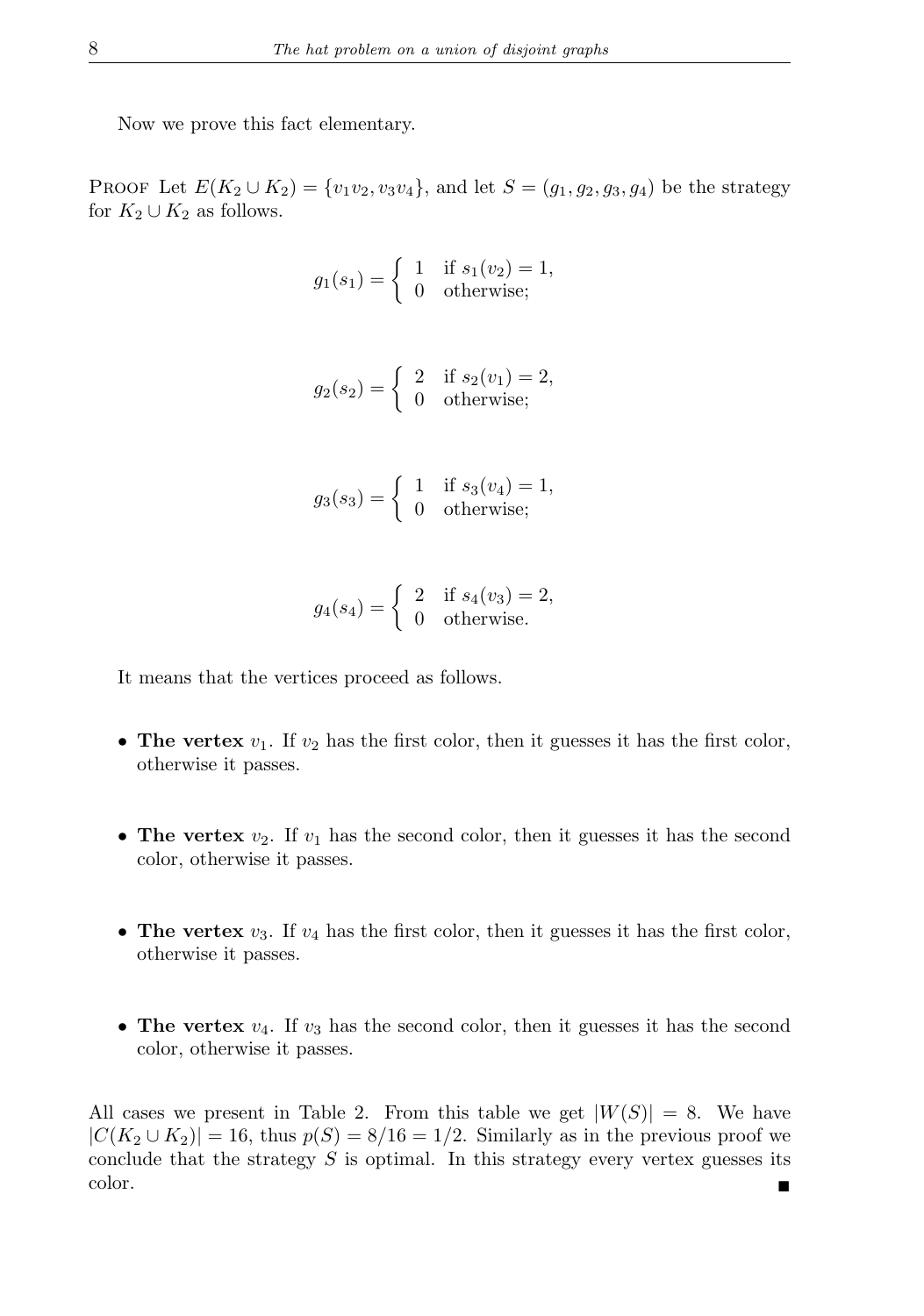| $\overline{\text{No}}$ | The color of   |                |                |                | The guess of |        |        |        | Result |
|------------------------|----------------|----------------|----------------|----------------|--------------|--------|--------|--------|--------|
|                        | $v_1$          | $v_2$          | $v_3$          | $v_4$          | $v_1$        | $v_2$  | $v_3$  | $v_4$  |        |
| $\mathbf{1}$           | 1              | $\mathbf{1}$   | $\mathbf{1}$   | 1              | $^{+}$       |        | $^{+}$ |        | $+$    |
| $\overline{2}$         | $\mathbf{1}$   | $\mathbf{1}$   | $\mathbf{1}$   | $\overline{2}$ | $^{+}$       |        |        |        | $^{+}$ |
| 3                      | $\mathbf{1}$   | $\mathbf{1}$   | $\overline{2}$ | 1              | $^{+}$       |        |        |        |        |
| $\overline{4}$         | $\mathbf{1}$   | $\overline{1}$ | $\overline{2}$ | $\overline{2}$ | $^{+}$       |        |        | $^{+}$ | $^{+}$ |
| 5                      | $\mathbf{1}$   | $\overline{2}$ | 1              | $\mathbf{1}$   |              |        | $^{+}$ |        | $^{+}$ |
| 6                      | $\mathbf{1}$   | $\overline{2}$ | $\mathbf{1}$   | $\overline{2}$ |              |        |        |        |        |
| 7                      | $\mathbf{1}$   | $\overline{2}$ | $\overline{2}$ | 1              |              |        |        |        |        |
| 8                      | $\mathbf{1}$   | $\overline{2}$ | $\overline{2}$ | $\overline{2}$ |              |        |        | $^{+}$ | $^{+}$ |
| 9                      | $\overline{2}$ | $\mathbf{1}$   | $\mathbf{1}$   | 1              |              |        | $^{+}$ |        |        |
| 10                     | $\overline{2}$ | $\mathbf{1}$   | $\mathbf{1}$   | $\overline{2}$ |              |        |        |        |        |
| 11                     | $\overline{2}$ | $\overline{1}$ | $\overline{2}$ | $\mathbf{1}$   |              |        |        |        |        |
| $\overline{12}$        | $\overline{2}$ | $\overline{1}$ | $\overline{2}$ | $\overline{2}$ |              |        |        | $^{+}$ |        |
| $\overline{13}$        | $\overline{2}$ | $\overline{2}$ | $\mathbf{1}$   | $\mathbf{1}$   |              | $+$    | $^{+}$ |        | $^{+}$ |
| 14                     | $\overline{2}$ | $\overline{2}$ | $\mathbf{1}$   | $\overline{2}$ |              | $^{+}$ |        |        | $^{+}$ |
| 15                     | $\overline{2}$ | $\overline{2}$ | $\overline{2}$ | $\mathbf{1}$   |              | $^{+}$ |        |        |        |
| $\overline{16}$        | $\overline{2}$ | $\overline{2}$ | $\overline{2}$ | $\overline{2}$ |              | $^{+}$ |        | $^+$   | $^{+}$ |

## Table 2

## **REFERENCES**

- [1] G. Aggarwal, A. Fiat, A. Goldberg, J. Hartline, N. Immorlica, and M. Sudan, *Derandomization of auctions,* Proceedings of the 37th Annual ACM Symposium on Theory of Computing, 619–625, ACM, New York, 2005.
- [2] J. Aspnes, R. Beigel, M. Furst, and S. Rudich, *The expressive power of voting polynomials,* Combinatorica 14 (1994), 135–148.
- [3] R. Beigel, L. Fortnow, and F. Stephan, *Infinitely-often autoreducible sets,* SIAM Journal on Computing 36 (2006), 595–608.
- [4] *Berkeley Riddles,* www.ocf.berkeley.edu/~wwu/riddles/hard.shtml.
- [5] M. Bernstein, *The hat problem and Hamming codes,* MAA Focus, November, 2001, 4–6.
- [6] W. Blum, *Denksport für Hutträger*, Die Zeit, May 3, 2001.
- [7] M. Breit, D. Deshommes, and A. Falden, *Hats required: perfect and imperfect strategies for the hat problem,* manuscript.
- [8] E. Brown, K. Mellinger, *Kirkman's schoolgirls wearing hats and walking through fields of numbers,* Mathematics Magazine 82 (2009), 3–15.
- [9] E. Burke, S. Gustafson, and G. Kendall, *A Puzzle to challenge genetic programming,* Genetic Programming, 136–147, Lecture Notes in Computer Science, Springer, 2002.
- [10] S. Butler, M. Hajianghayi, R. Kleinberg, and T. Leighton, *Hat guessing games,* SIAM Journal on Discrete Mathematics 22 (2008), 592–605.
- [11] G. Cohen, I. Honkala, S. Litsyn, and A. Lobstein, *Covering Codes,* North Holland, 1997.